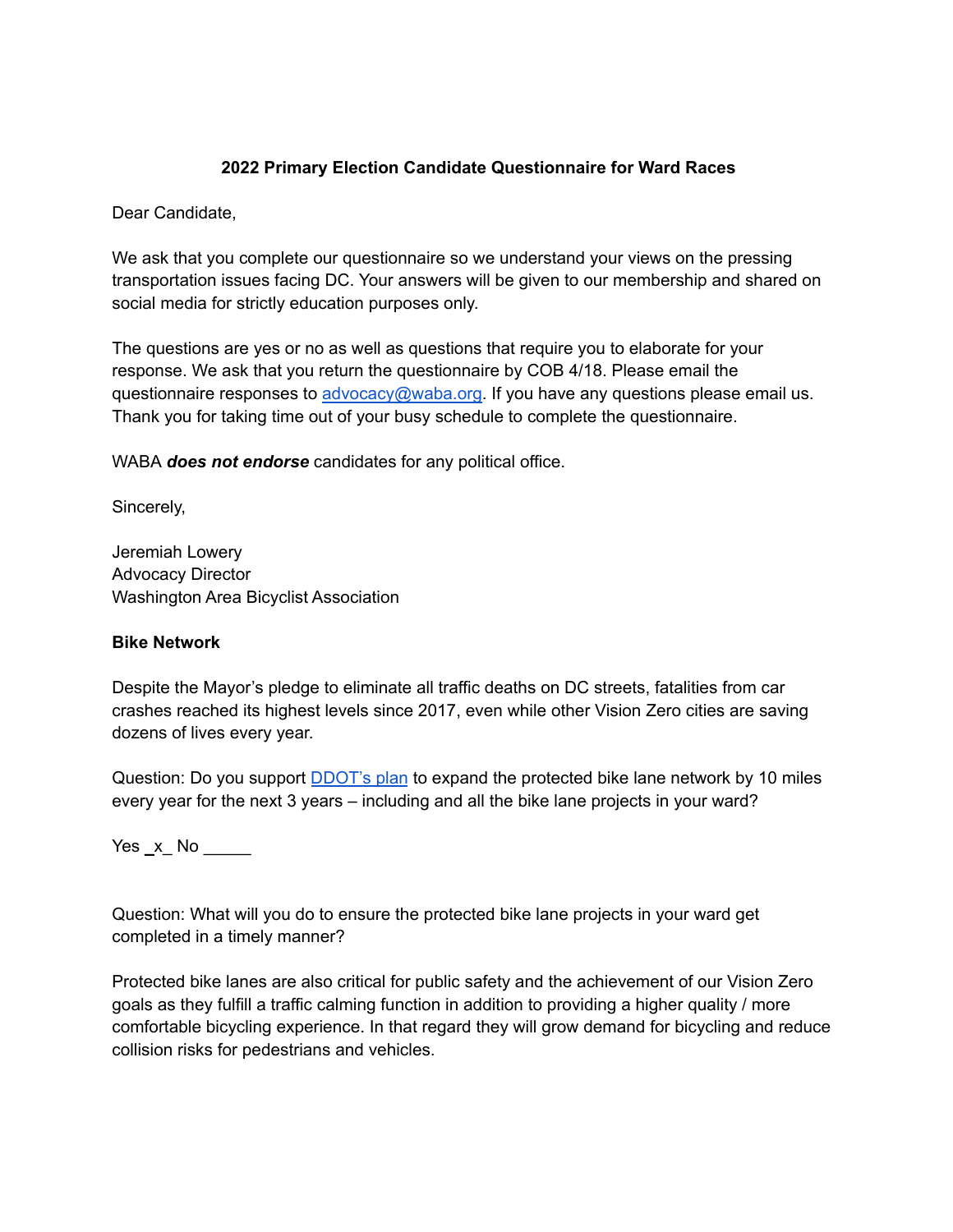Using the oversight responsibilities of Council, I would request DDOT to present a proposal to fund and implement our bicycle master plan to completion within two-years. Other global cities like Paris, Berlin, Milan, and New York are making transformative investments in bicycling facilities and as the nation's capitol we should be on par with them. I will also request that the DDOT Director report monthly on expenditure rates and growth for the bike lane program and present a list of challenges and solutions to accelerate their deployment. This approach will help elevate the sense of urgency on the topics.

Lastly, knowing that the community engagement process for permanent public projects can be lengthy, I will propose that DDOT rapidly implement all planned bike lane projects initially using tactical measures like flexpost as DDOT did with dedicated bus lanes and red paint. Then as the public participation process is complete to harden this temporary solution into their permanent form.

### **Budget**

Bike lanes are an incentive for District residents who choose to travel in ways that conserve land, energy, and fuel and they also fight climate change. DDOT's long-range plan envisions miles of protected bicycle lanes – which makes bicycling safer, easier and more popular and also reduces fuel use.

Question: Will you press DDOT to accelerate plans for more protected bike lanes (which may repurpose driving lanes and street parking) and budget adequate money for DDOT to build these bike lanes? Including ensuring DDOT has the staff and resources in the budget to complete the projects at a rapid pace?

Yes x No  $\blacksquare$ 

Question: What other budgetary biking and transportation items will you fight for and prioritize?

I think the expansion of the Capital Bikeshare network needs to increase at least 5 times the current annual investment in both capital and operational funds. In Ward 1 you often cannot find a Capital Bikeshare by 7:30 AM demonstrating some of the strongest bicycle demand in the region. We also need more electric bicycles and we should be supporting Capital Bicycle financially so they are offered at the same cost structure as regular bikes. If we want to truly promote bicycling we should not be penalizing the use of better bikes.

#### **Trails Network**

The Capital Trails Coalition seeks to create a world-class network of multi-use trails that are equitably distributed throughout the Washington DC region. The Coalition is in the process of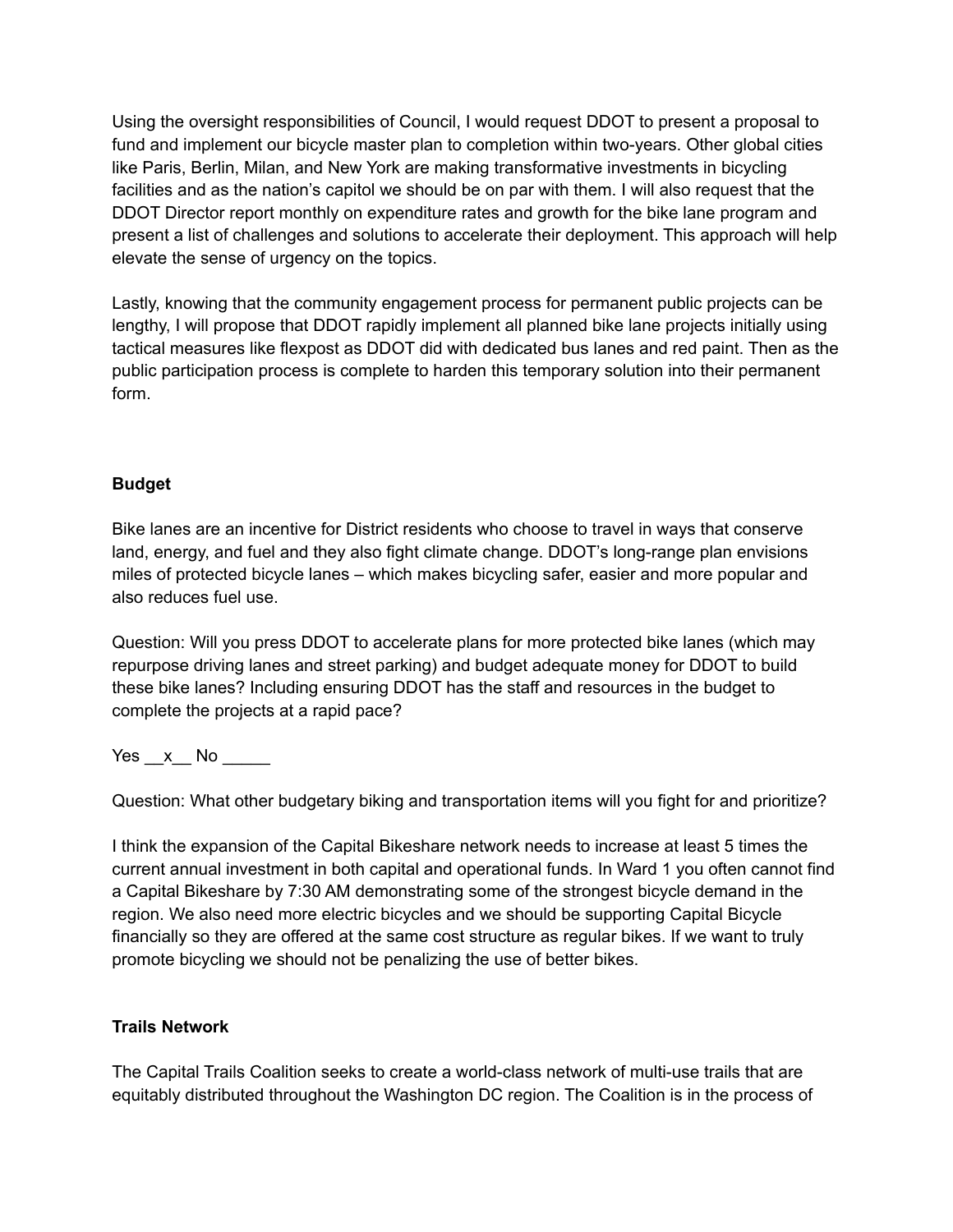finding funding to complete 800 miles of planned trails into pavement that people can walk and bike on. Trails are an economic boost for local economies and improve the health and well being of communities, would you support DC, alongside MD and VA, dedicating funding to complete our regional trail network?

 $Yes_x No_\_$ 

Further explain how you would advocate for the completion of the DC's portion of the Trail Network?

I would support the completion of our Trail Network by significantly increasing the funding to complete it. The District has benefited from a financial surplus even during a pandemic, and these trail projects are low cost when compared to other transportation and infrastructure investments. They also support residents commuting to work as well as provide more space for exercise and outdoor activity that supports citizen health—physically and mentally. These actions can lead to reductions in healthcare costs, which are a major household and public spending category. Those savings could then be used elsewhere. These actions will also further the District's brand as one of the most walkable cities in the world, which is a key aspect of our economic competitiveness.

# **Vision Zero**

Do you support the recent bills before the Transportation Committee, that would ban right turn on reds and permit the so-called Idaho stop?

 $Yes_x No$ 

Vision Zero - is it working and if not, what needs to be done by the District to achieve the goal of zero deaths due to traffic crashes?

Vision Zero is clearly not working as road fatalities are rising. We need to stop talking about goals and priority investments and start executing these projects faster. They are taking too long to deliver. We also aren't being ambitious enough. Too many of our projects are incremental and not transformative. We have some of the best transit options and coverage in the United States so the car traffic we see is not necessary. We are still catering too much to cars driving from outside our communities at the expense of our residents' lives.

If elected, I would require every Council meeting to start with an announcement of the number of collisions and fatalities so we elevate the importance of Vision Zero and require the DDOT Director to report monthly the rate of expenditure on Vision Zero projects and explain how we can accelerate them.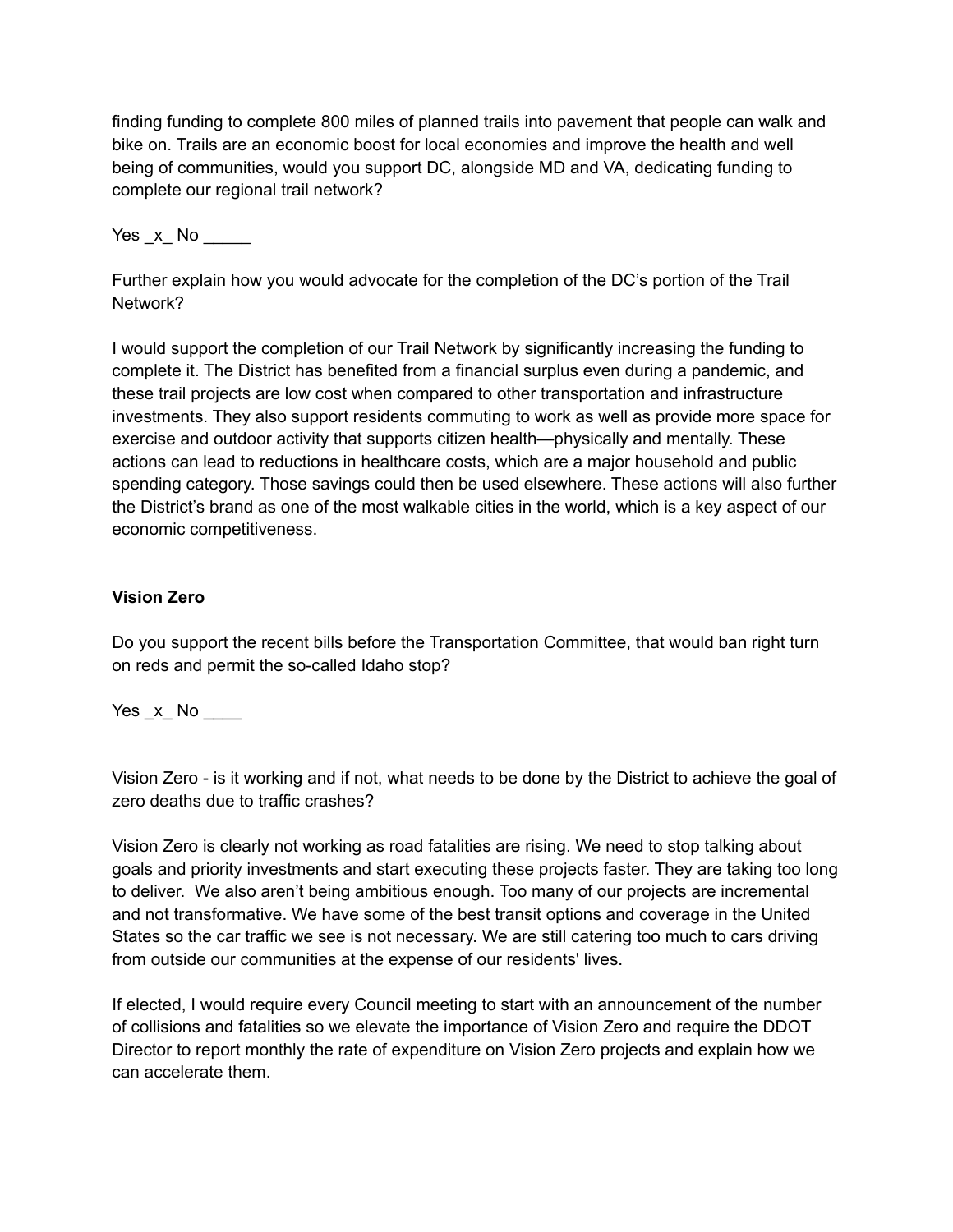I would also quadruple our investments in Vision Zero and request more road diet pilot projects by narrowing and eliminating lanes and using different less smooth surfaces (pavers, rumble prints, bumps, raised crossings, etc.). Reducing traffic speed limits to 20 MPH was a good start, but we need to rebuild our streets to physically deter driving at faster speeds. At intersections we can eliminate all right turn lanes if we are restricting right turns on red, which will help narrow our roads and provide more pedestrian and bicycle space, noting that in some cases those eliminated right-turn lanes could become bus by-pass or queue-jump lanes. Then we also need to change our traffic signalization to provide a pedestrian all-way signal phase at all lights. These measures will dramatically enhance pedestrian safety but they will also make our intersections perform more efficiently by reducing risks for conflict between crossing pedestrians and turning vehicles.

Lastly, I would propose a major increase in red-light, stop-sign, and speed traffic cameras to identify dangerous drivers. We also need to invest in our ability to enforce those fines through booting and towing, collections, and solving the inter-state reciprocity. This could be aided by adding license plate reading cameras across the city to locate vehicles with an excessive history of violations so we can efficiently mobilize our limited booting and towing resources. We also need to look at our contracts with Transportation Network Companies like Uber and Lyft to identify ways to improve their compliance with parking. Their illegal double parking and intersection parking practices have led to an increase in vehicle thefts and disrupt sight lines for pedestrians and other moving vehicles driving around them creating safety hazards that can lead to fatal traffic incidents.

# **Transportation Equity Priorities**

If elected or re-elected this year, what policie(s) or legislation will you pursue in your upcoming term to ensure our transportation system is equitably moving forward?

I fully support the Ward 6 Councilmember's proposal to provide every District resident a \$100 monthly fare credit on Metro and would like to take it a step further by extending it to Capital Bikeshare. We have already found that bikeshare services–both public and private–can help extend access to underserved and disadvantaged communities and we should do everything we can to increase them. Growing our network of dedicated bus lanes and transit signal priority are two other ways we can rapidly improve transit services to portions of the District without Metro access without spending billions of dollars on streetcar or rail extensions that take decades to implement. As a Councilmember, I would propose to accelerate these programs by increasing near-term investment and expanding the pilot programs to get them to the field faster.

Additionally, I am a major proponent for affordable housing and think we need to be more strategic about their location. Most affordable housing–naturally occurring and publicly funded–exists outside of major rail and bus corridors. This area needs more attention and requires more investments to secure large affordable housing commitments in development projects on both public and private properties in areas with convenient access to transportation